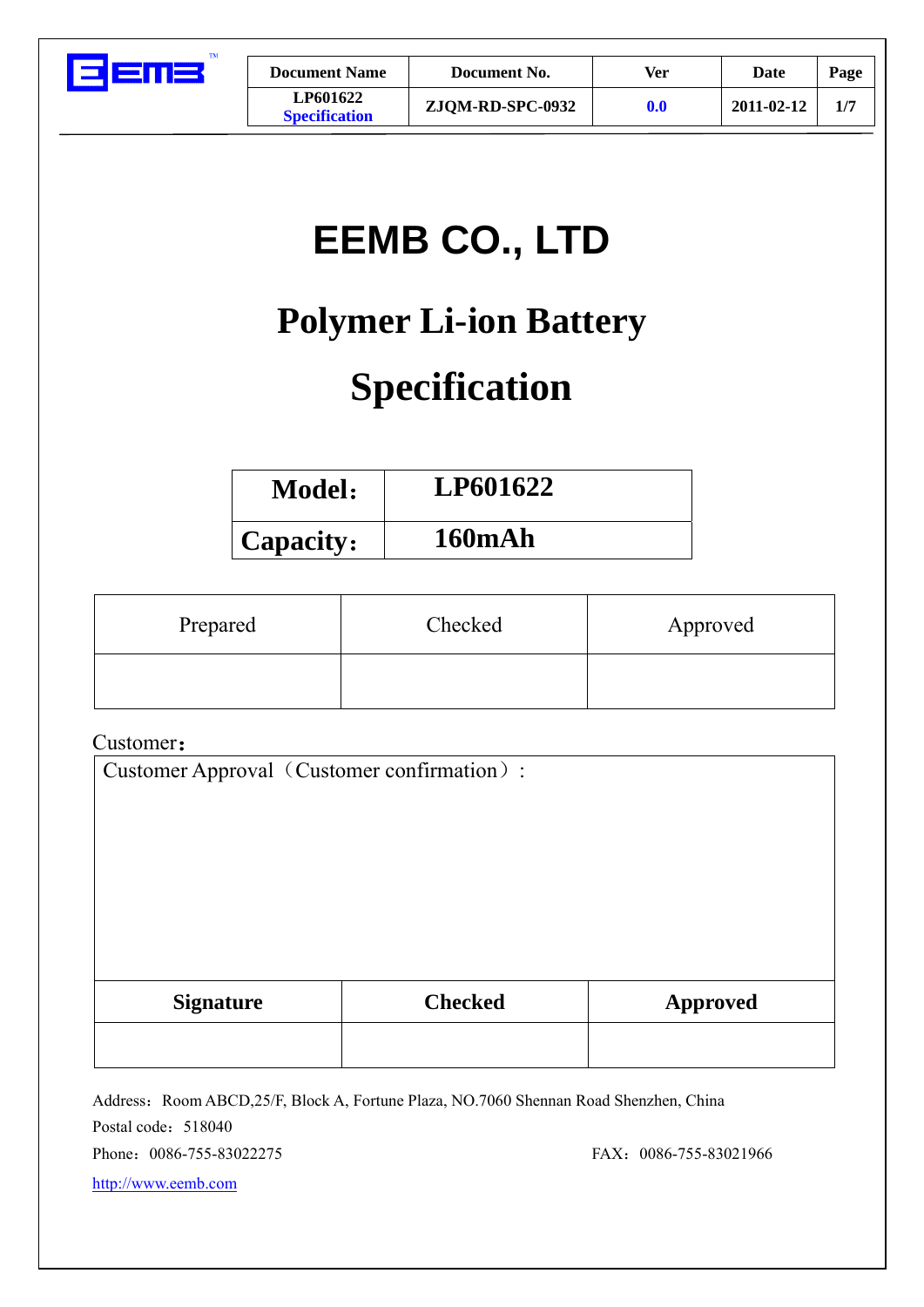

| <b>Document Name</b>                    | Document No.     | Ver                | Date       | Page |
|-----------------------------------------|------------------|--------------------|------------|------|
| <b>LP601622</b><br><b>Specification</b> | ZJQM-RD-SPC-0932 | $\boldsymbol{0.0}$ | 2011-02-12 |      |

# **Catalog**

| Chapter          | Content | Page    |
|------------------|---------|---------|
| $\boldsymbol{0}$ |         | 2       |
| 1                |         | 3       |
| 2                |         | 3       |
| 2.1              |         | 3       |
| 2.2              |         | 3       |
| 2.3              |         | 3       |
| 2.4              |         | 3       |
| 2.5              |         | 3       |
| 2.6              |         | 3       |
| 2.7              |         | 3       |
| 2.8              |         | 3       |
| 2.9              |         | 3       |
| 2.10             |         | 3       |
| 2.11             |         | 3       |
| 3                |         | 3       |
| 4                |         | 3       |
| 5                |         | 4       |
| 5.1              |         | 4       |
| 5.1.1            |         | 4       |
| 5.1.2            |         | 4       |
| 5.1.3            |         | 4       |
| 5.1.4            |         | 4       |
| 5.1.5            |         | 4       |
| 5.2              |         | 4       |
| 5.2.1            |         | 4       |
| 5.2.2            |         | 4       |
| 5.2.3            |         | 4       |
| 5.2.4            |         | 4       |
| 5.3              |         | 5       |
| 5.3.1            |         | 5       |
| 5.3.2            |         | 5       |
| 5.3.3            |         | 5       |
| 5.3.4            |         | 5       |
| 6                |         | 5       |
| 7                |         | 5       |
| 8                |         | $5 - 7$ |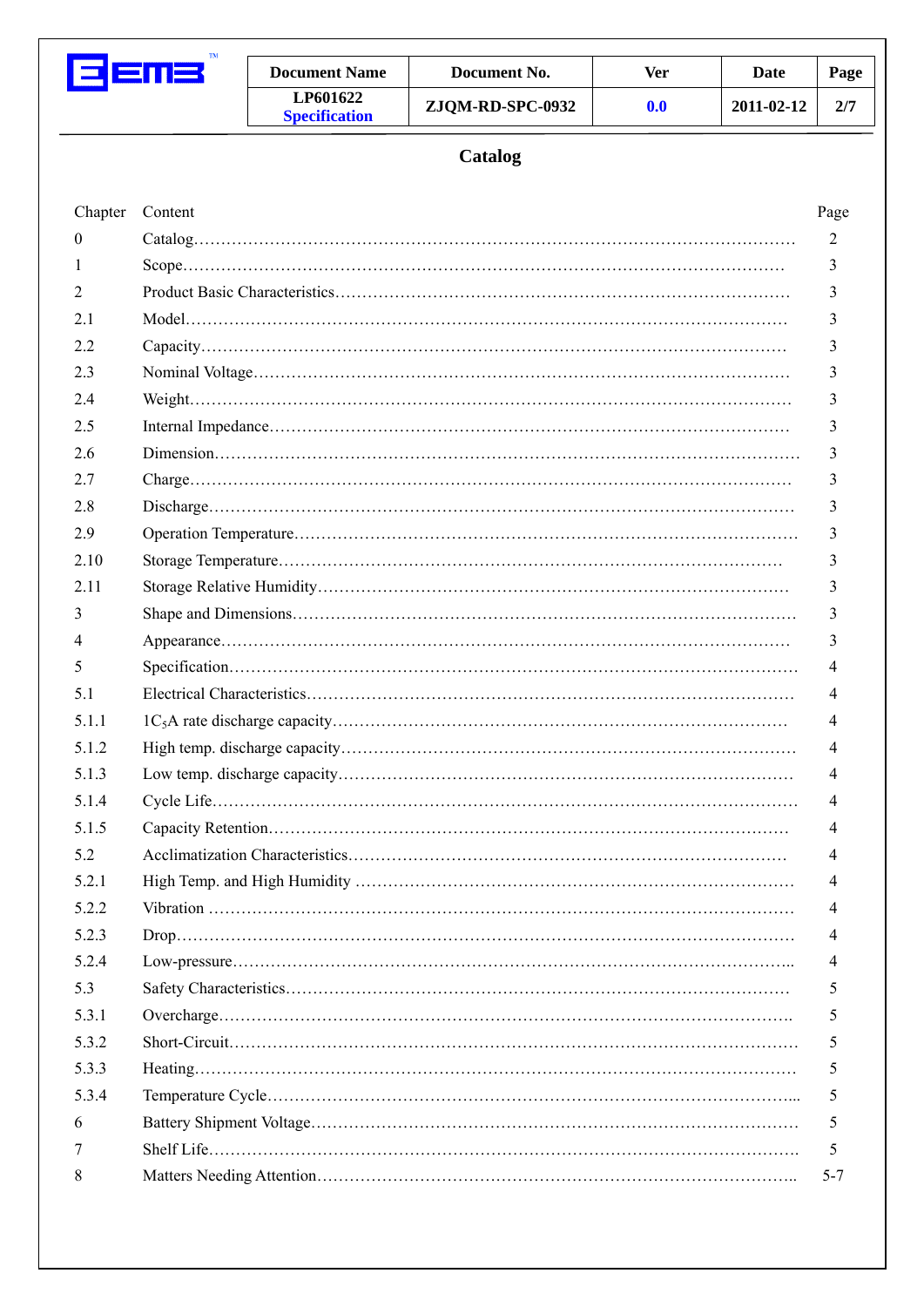

| <b>Document Name</b>             | Document No.     | Ver | Date       | Page |
|----------------------------------|------------------|-----|------------|------|
| LP601622<br><b>Specification</b> | ZJQM-RD-SPC-0932 | 0.0 | 2011-02-12 | 3/7  |

## **1. Scope**

This product specification defines the requirements of the rechargeable polymer lithium-ion battery supplied to the customer by EEMB Co., Ltd.

## **2. Product Basic Characteristics**

| No.  |                                  | <b>Item</b>            | <b>Characteristics</b> |                 | <b>Remark</b>       |
|------|----------------------------------|------------------------|------------------------|-----------------|---------------------|
| 2.1  |                                  | Model                  | LP601622               |                 |                     |
|      |                                  | Nominal Capacity       | 160                    | mAh             | $0.2C_5A$           |
| 2.2  | Capacity                         | Minimum                | 150                    | mAh             | $0.2C_5A$           |
| 2.3  |                                  | Nominal Voltage        | 3.7                    | V               |                     |
| 2.4  |                                  | Weight                 | Approx.3.2             | g               |                     |
| 2.5  |                                  | Internal Impedance     | 250<br>$\leq$          | $m\Omega$       | <b>AC 1KHz</b>      |
|      |                                  | Length                 | $\leq$<br>23.0         | mm              |                     |
| 2.6  | Dimension                        | Width                  | $\leq$<br>16.5         | mm              |                     |
|      |                                  | Thickness              | $\leq$<br>6.3          | mm              |                     |
|      | Charge                           | Maximum Current        | 160                    | mA              | $1C_5A$ (CC&CV)     |
| 2.7  |                                  | <b>Limited Voltage</b> | $4.200 \pm 0.020$      | $\mathbf{V}$    |                     |
|      |                                  | End-of Current         | 3.2                    | mA              |                     |
| 2.8  | Discharge                        | Maximum Current        | 320                    | mA              | 2.0C <sub>5</sub> A |
|      |                                  | End Voltage            | $2.750 \pm 0.005$      | V               |                     |
| 2.9  | Operation                        | Charge                 | $0 \sim 45$            | $\rm ^{\circ}C$ |                     |
|      | Temperature                      | Discharge              | $-20 \sim +60$         | $\rm ^{\circ}C$ |                     |
|      |                                  | 1 month                | $-20 \sim +60$         | $\rm ^{\circ}C$ |                     |
| 2.10 | Storage<br>Temperature           | 3 month                | $-20 \sim +45$         | $\rm ^{\circ}C$ |                     |
|      |                                  | 12 month               | $-20 \sim +25$         | $\rm ^{\circ}C$ |                     |
| 2.11 | <b>Storage Relative Humidity</b> |                        | $65 \pm 20$            | $\frac{0}{0}$   |                     |

## **3. Shape and Dimensions**(**Unit**:**mm**)

| <b>Item</b> | Specification |
|-------------|---------------|
| T           | Max6.3        |
| W           | Max16.5       |
| L           | Max23.0       |
| L1          | Max24.0       |
| L2          | $10\pm1$      |
| M           | $6.0 \pm 1$   |
| N           | $2.0 \pm 0.5$ |

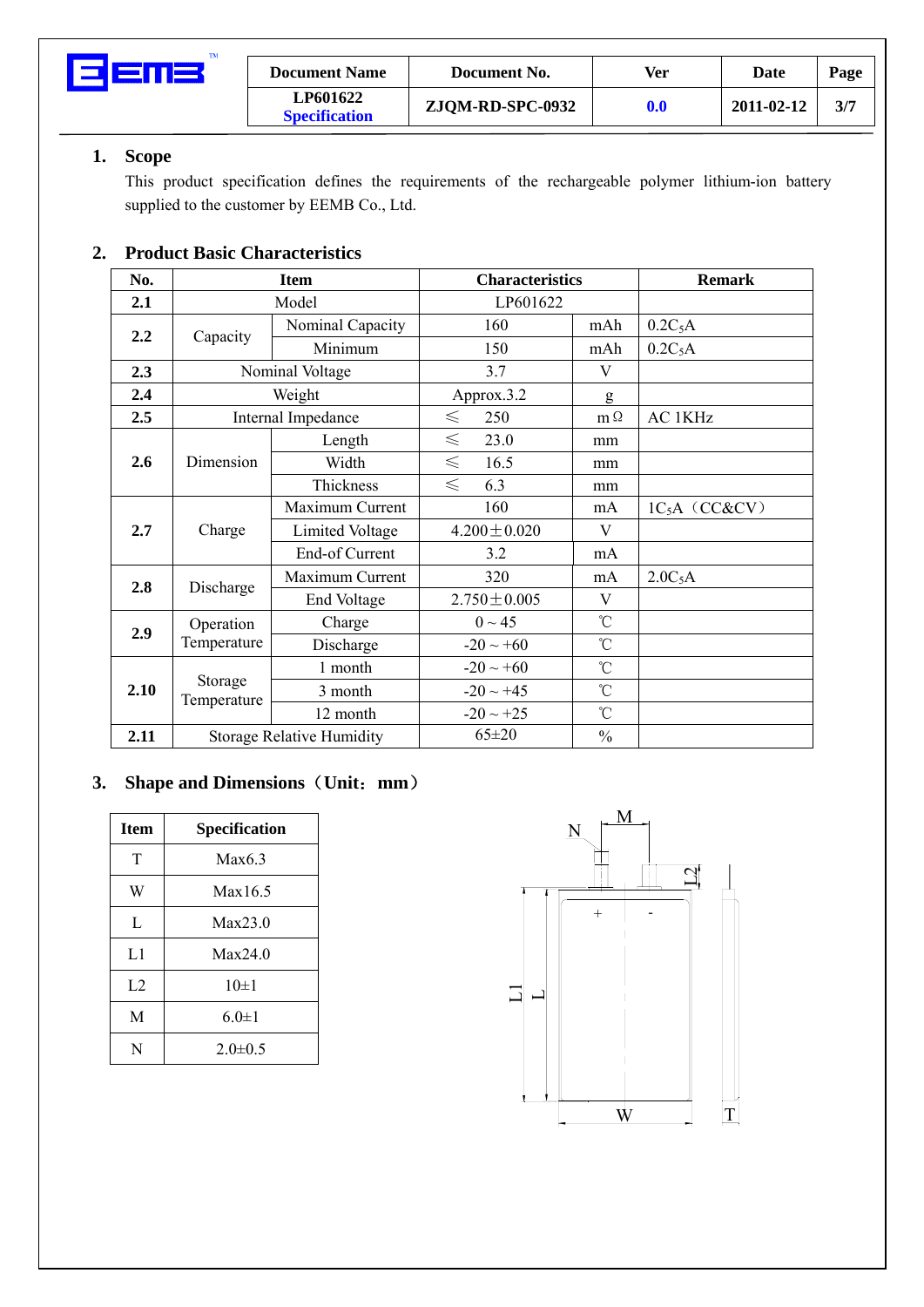

| <b>Document Name</b>             | Document No.     | Ver              | Date       | Page |
|----------------------------------|------------------|------------------|------------|------|
| LP601622<br><b>Specification</b> | ZJQM-RD-SPC-0932 | 0.0 <sub>1</sub> | 2011-02-12 | 4/7  |

### **4. Appearance**

It shall be free from any defects such as remarkable scratches, breaks, cracks, discoloration, leakage, or middle deformation.

### **5. Specification**

## **5.1 Electrical Characteristics**

| No.   | <b>Item</b>                                    | <b>Criteria</b>                                                                    | <b>Test Instructions</b>                                                                                                                                                                                                                                                                      |
|-------|------------------------------------------------|------------------------------------------------------------------------------------|-----------------------------------------------------------------------------------------------------------------------------------------------------------------------------------------------------------------------------------------------------------------------------------------------|
| 5.1.1 | $1C_5A$<br>rate<br>discharge<br>capacity       | Discharge Capacity $\geq$<br>Minimum Capacity                                      | Full charge at $20 \pm 5^{\circ}$ C, rest for 30 min, then discharge at the<br>same temperature with $1.0C_5A$ to 2.75V.                                                                                                                                                                      |
|       | High<br>temp.<br>$5.1.2$ discharge<br>capacity | Discharge Time≥54min                                                               | Full charge at $20 \pm 5^{\circ}$ C, store at $55 \pm 2^{\circ}$ C for 2h, then<br>discharge at the same temperature with $1.0C_5A$ to 2.75V.                                                                                                                                                 |
| 5.1.3 | Low<br>temp.<br>discharge<br>capacity          | Discharge Time $\geq$ 4.25h                                                        | Full charge at $20\pm 5^{\circ}\text{C}$ , store at $-10^{\circ}\text{C} \pm 2^{\circ}\text{C}$ for $16h-24h$ ,<br>then discharge at the same temperature with $0.2C_5A$ to<br>2.75V                                                                                                          |
|       | 5.1.4 Cycle Life                               | $\geq$ 500 Cycles (0.5C <sub>5</sub> A)<br>$\geq$ 800 Cycles (0.2C <sub>5</sub> A) | After full charge, rest for 10 min, then discharge at constant<br>current to 2.75V, rest for 10 minutes. Repeat above steps<br>until the two consecutive cycles of discharge time is less<br>than the regulated time. $(500 \text{ cycles} \ge 96 \text{min}, 800)$<br>$cycles \geq 240$ min) |
| 5.1.5 | Capacity<br>Retention                          | Discharge Time $\geq$ 4.5 h                                                        | After full charge, store at $20 \pm 5^{\circ}$ C for 28 days. Then<br>discharge with $0.2C_5$ A to 2.75V                                                                                                                                                                                      |

#### **5.2 Acclimatization Characteristics**

| No.   | <b>Item</b>                     | Criteria                                                                  | <b>Test Instructions</b>                                                                                                                                                                                            |
|-------|---------------------------------|---------------------------------------------------------------------------|---------------------------------------------------------------------------------------------------------------------------------------------------------------------------------------------------------------------|
| 5.2.1 | High Temp. and High<br>Humidity | no fire or explosion;<br>Discharge time $\geq$ 36min                      | No deformation, no rust, After full charge, store at $40^{\circ}C\pm2^{\circ}C(90\%~95\%RH)$ for<br>48h. After test, place at $20^{\circ}C \pm 5^{\circ}C$ for 2h and then<br>discharge with $1C_5A$ to end-voltage |
|       | 5.2.2 Vibration                 | No deformation, leakage,<br>no fire or explosion;<br>Battery Voltage≥3.6V | Batteries are vibrated 30 min in three mutually<br>perpendicular directions with amplitude of 0.38mm<br>$(10{\sim}30\text{Hz})$ or 0.19mm $(30{\sim}55\text{Hz})$ and the scanning<br>rate of loct per min          |
| 5.2.3 | Drop                            | No leakage, no fire or<br>explosion;<br>Discharge Time $\geq 51$ min      | Batteries are dropped onto a hard board with the<br>thickness of 18~20mm from at least 1meter height.<br>Drop the batteries from six different directions and<br>discharge them at $1C_5A$ to end-voltage.          |
| 5.2.4 | Low-pressure                    | No leakage, no fire or<br>explosion                                       | Put the batteries in a sealed vacuum and reduce<br>internal pressure gradually to lower than 11.6 kpa.<br>Keep for 6h                                                                                               |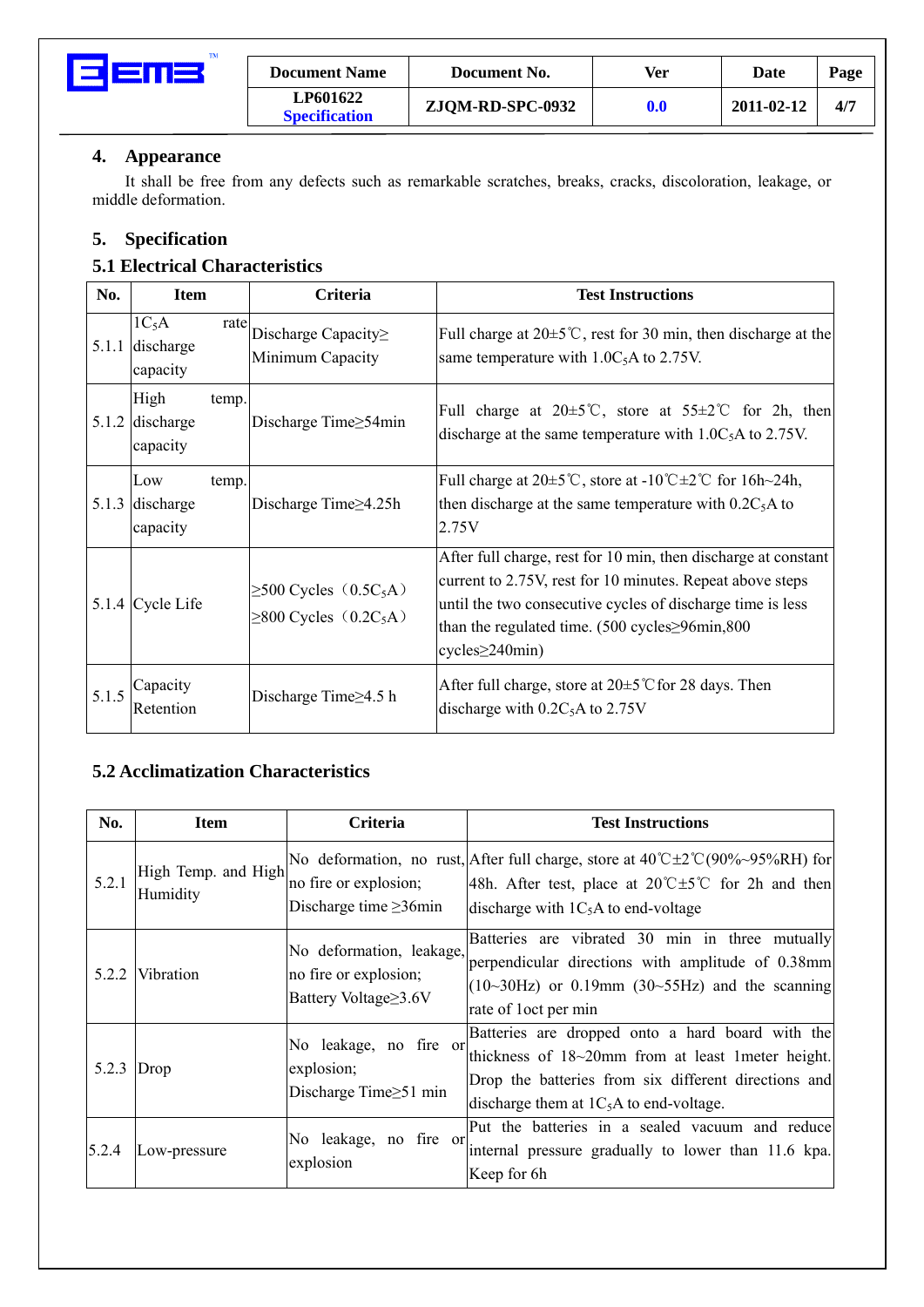

| <b>Document Name</b>                    | Document No.     | Ver | Date       | Page |
|-----------------------------------------|------------------|-----|------------|------|
| <b>LP601622</b><br><b>Specification</b> | ZJQM-RD-SPC-0932 | 0.0 | 2011-02-12 | 5/7  |

## **5.3 Safety Characteristics**

| No.   | <b>Item</b>          | <b>Criteria</b>                                 | <b>Test Instructions</b>                                                                                                                                                                                                                                                                                                                                                                                                                                                                                                        |
|-------|----------------------|-------------------------------------------------|---------------------------------------------------------------------------------------------------------------------------------------------------------------------------------------------------------------------------------------------------------------------------------------------------------------------------------------------------------------------------------------------------------------------------------------------------------------------------------------------------------------------------------|
| 5.3.1 | Overcharge           | No fire or explosion                            | Put the batteries with thermocouple into the ventilation<br>cabinet. Connect the polarities to constant voltage and<br>adjust the current to 3 $C_5A$ , voltage to 4.8V. Charged the<br>cells at $3C_5A$ current $20 \pm 5^{\circ}C$ with a voltage limit of<br>4.8V and Current approach 0 A.                                                                                                                                                                                                                                  |
| 5.3.2 | Short-Circuit        | No fire or explosion;<br>150°C                  | Put the batteries with thermocouple into the ventilation<br>cabinet. Batteries are short-circuited by connecting the<br>The maximum Temperature: positive and negative terminals for 1h with a resistance<br>load of 100m $\Omega$ . Watch the changes of temperature. Test<br>the temperature of the batteries until it drops to $10^{\circ}$ C.                                                                                                                                                                               |
| 5.3.3 | Heating              | No fire or explosion                            | Cell is heated in a circulating air oven at a rate of<br>$(5\pm2)$ °C per minute to 130 $\pm2$ °C, and then placed for 30<br>minutes at $130 \pm 2^{\circ}$ C                                                                                                                                                                                                                                                                                                                                                                   |
| 5.3.4 | Temperature<br>cycle | leakage,<br>No<br>fire<br>no<br>or<br>explosion | After full charge, place the battery in the temperature<br>control box of $20 \pm 5^{\circ}$ C, do the following steps:<br>(1) Put the battery into test chamber of $75^{\circ}$ C $\pm$ 2 $^{\circ}$ C and keep<br>for 6h.<br>(2) Lower the temperature to -40 $\pm$ 2°C and keep for 6h<br>(3) Temperature conversion time is no longer than 30 min<br>(4) Repeat the above three steps for 10 cycles.<br>Note: Unless otherwise specified, all tests stated in this specification are conducted at the following conditions: |

Temp. :  $20 \pm 5^{\circ}$ C; Relative Humidity:  $25\% \sim 85\%$ .

#### **6. Battery shipment voltage**:**3.83~3.9V**

#### **7. Shelf Life**:**One year warranty**

#### **8. Matters needing attention**

Strictly observes the following notes. EEMB are not responsible for any accident due to the handling disagreed with this instruction.

# **! Danger**

- Strictly prohibits heat or throw cell into fire.
- Strictly prohibits throw and wet cell in liquid such as water, gasoline or drink etc.
- z Strictly prohibits use or leave cell close to fire or inside of a car with temperature above 60℃. Also do not charge / discharge in such conditions.
- Strictly prohibits put batteries in your pockets or bags together with metal objects such as necklaces, hairpins, coins, or screws. Do not store or transport batteries with the above objects.
- Strictly prohibits short circuit the  $(+)$  and  $(-)$  terminals with metals.
- Do not place Cell in a device with the  $(+)$  and  $(-)$  in reverse.
- Strictly prohibits pierce Cell with sharp objects such as a needle.
- Strictly prohibits disassemble the cell.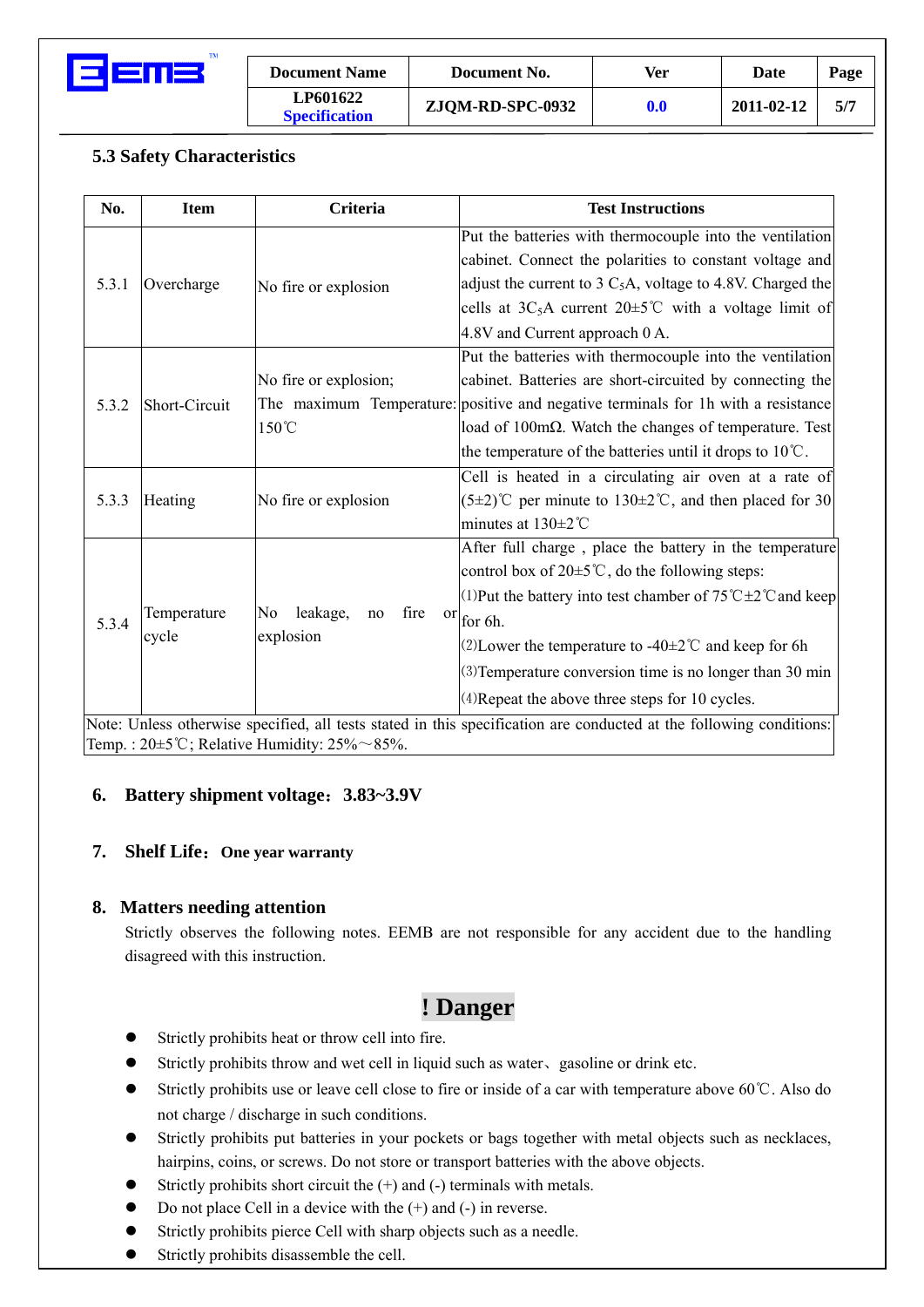| TМ | <b>Document Name</b>                    | Document No.     | Ver                | Date       | Page |
|----|-----------------------------------------|------------------|--------------------|------------|------|
|    | <b>LP601622</b><br><b>Specification</b> | ZJQM-RD-SPC-0932 | $\boldsymbol{0.0}$ | 2011-02-12 | 6/7  |

- $\bullet$  Strictly prohibits welding a cell directly.
- Do not use a Cell with serious scar or deformation.
- Please read the user's manual thoroughly before usage, inaccurate handling of lithium ion rechargeable cell may cause leakage, heat, smoke, an explosion, or fire, capacity decreasing.

# **! Warning**

- Strictly prohibits put cell into a microware oven, dryer, or high-pressure container.
- Strictly prohibits use cell with dry cells and other primary batteries, or new and old battery or batteries of a different package, type, or brand.
- Stop charging the Cell if charging is not completed within the specified time.
- Stop using the Cell if abnormal heat, odor, discoloration, deformation or abnormal condition is detected during use, charge, or storage.
- Keep away from fire immediately when leakage or foul odor is detected.
- If liquid leaks onto your skin or clothes, wash well with fresh water immediately.
- If liquid leaking from the Cell gets into your eyes, do not rub your eyes. Wash them well with clean edible oil and go to see a doctor immediately.

# **! Caution**

- Before using the Cell, be sure to read the user's manual and cautions on handling thoroughly.
- Charging with specific charger according to product specification. Charge with CC/CV method. Strictly prohibits revered charging. Connect cell reverse will not charge the cell. At the same time, it will reduce the charge-discharge characteristics and safety characteristics, this will lead to product heat and leakage.
- Store batteries out of reach of children so that they are not accidentally swallowed.
- If younger children use the Cell, their guardians should explain the proper handling.
- Before using the Cell, be sure to read the user's manual and cautions on handling thoroughly.
- Batteries have life cycles. If the time that the Cell powers equipment becomes much shorter than usual, the Cell life is at an end. Replace the Cell with a new same one.
- When not using Cell for an extended period, remove it from the equipment and store in a place with low humidity and low temperature.
- While the Cell pack is charged, used and stored, keep it away from objects or materials with static electric charges.
- If the terminals of the Cell become dirty, wipe with a dry clothe before using the Cell.
- Storage the cells in storage temperature range as the specifications. After full discharged, we suggest that charging to 3.9~4.0V with no using for a long time.
- Do not exceed these ranges of the following temperature ranges:

Charge temperature range :  $0^{\circ}$ C to  $45^{\circ}$ C;

Discharge temperature range : -20℃ to 60℃.

Store less than 1 month :  $-20^{\circ}$   $\text{C}$   $-+60^{\circ}$ 

Store less than 3 months :  $-20^{\circ}\text{C}$  -  $+45^{\circ}\text{C}$ 

Store less than 1 year  $: -20^{\circ}\text{C}$  -  $+25^{\circ}\text{C}$